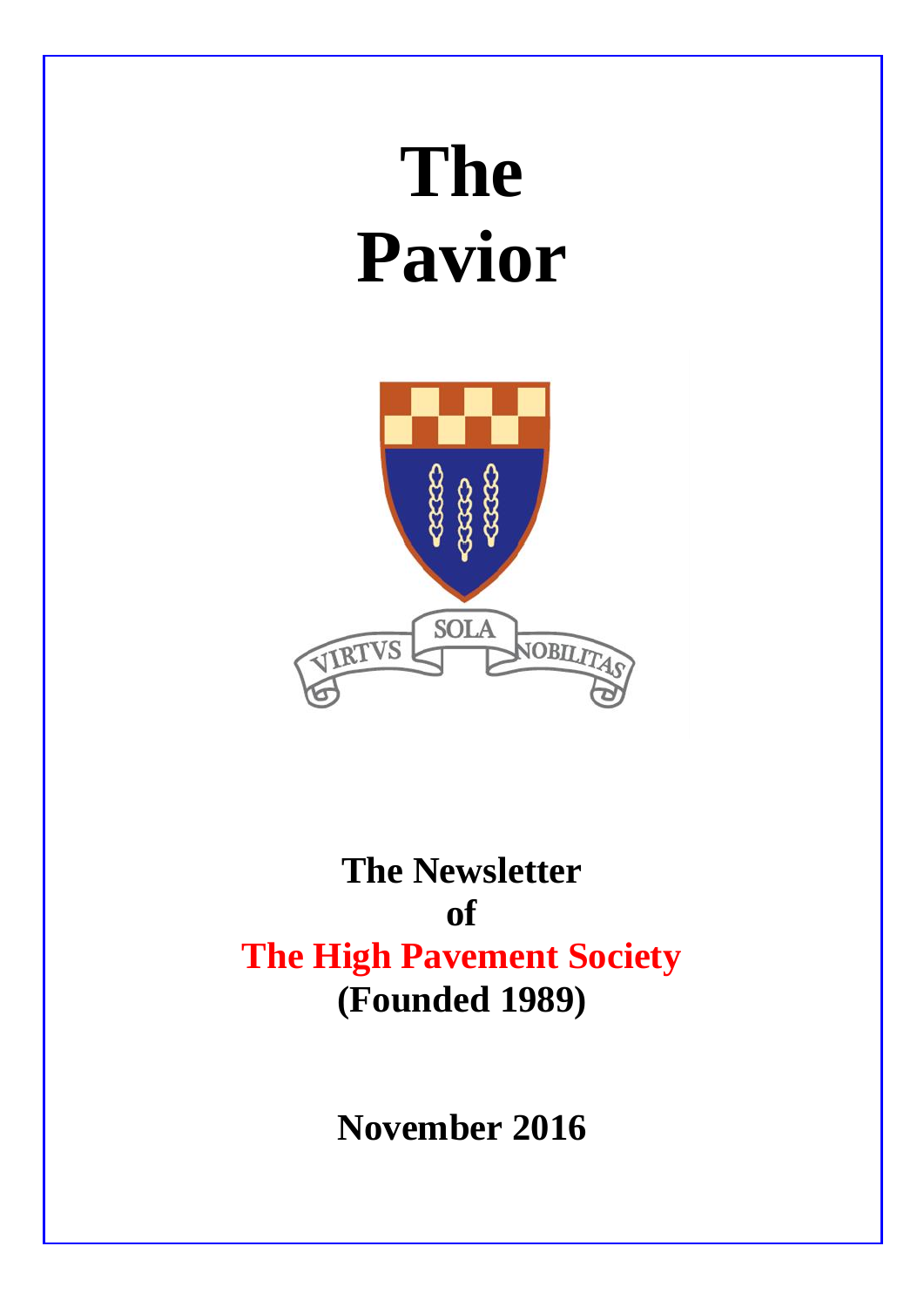#### **Your Committee**

The Committee Members listed below are always delighted to talk to you on any matter – particularly if you have a contribution to make to this publication!

#### **President: Vacant**

Committee Chairman: Ken Kirk 0115 9568650 Deputy Chairman: John Elliott 0115 9266475 Secretary: Noel Gubbins 0115 9756998 Treasurer: Robin Taylor 0115 9609483 [\(robinatnottm@aol.com\)](mailto:robinatnottm@aol.com) Registrar/editor: Colin Salsbury 01509 558764 Archivist: Lance Wright 01246 590029 Committee Member: John E Mason 01509 768578

 Copy for *The Pavior* may be sent to Colin Salsbury: [colin.salsbury@outlook.com](mailto:colin.salsbury@outlook.com) (Please note this is the correct email address) 116 Leicester Road, Loughborough, Leics. LE11 2AQ The HP Society website address is: [www.highpavementsociety.org.uk](http://www.highpavementsociety.org.uk/)



**Faces to Remember Arthur Robert Gooderson Mathematics Master at High Pavement 1932-53**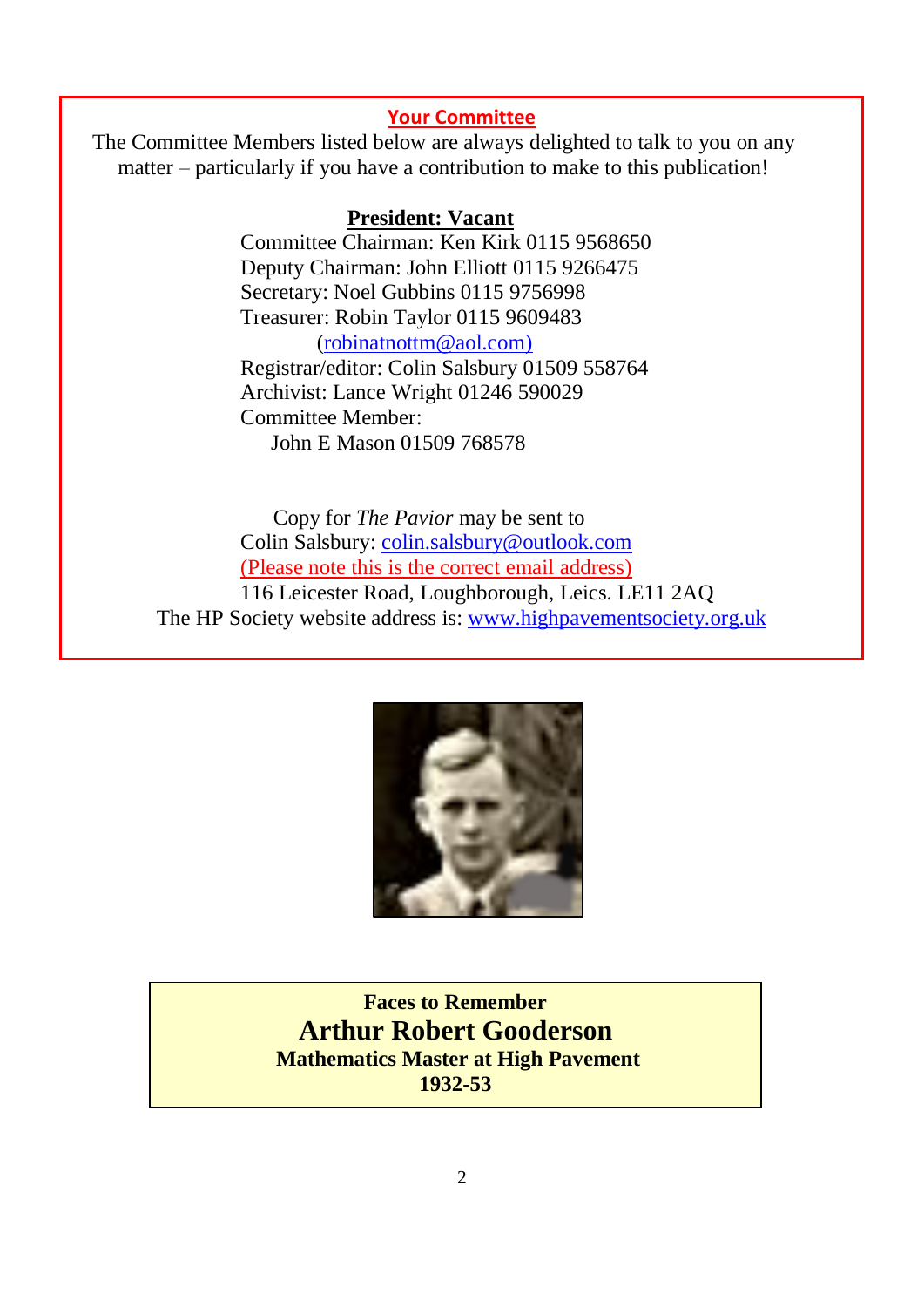# **George Taylor**



1

# **29.04.1923 – 04.11.2016**

It is with great regret that we announce the passing, at the age of 93, of our most loyal member George Francis Taylor, President of the High Pavement Society, who died on November 4<sup>th</sup>.

George entered High Pavement School in 1934 and many years later, in 1989, was a founder member of this Society together with his lifelong friend Arnold Brown, his predecessor as President. George held the office of President from 2014 and has always been a regular and enthusiastic participant in Society functions. He will be much missed by his fellow members.

His funeral took place at Bramcote Crematorium on November 16<sup>th</sup>, when the Society was represented by Ken Kirk, Enid and Noel Gubbins, Anne and Robin Taylor, Alison and Trevor Fisher, Colin Salsbury and others from the membership.

The Members of The High Pavement Society send their sincere condolences to George's family.

#### **ooOoo**

#### **THE COMMITTEE-MEN'S COLUMN A Message from the Chairman, Ken Kirk**

As Chairman of the Society, I have been fortunate indeed to have received overwhelming support from every member of your Committee. However, we have to recognise that *anno domini* is relentless, and as a consequence, we must always be on the lookout for new blood. The latest to have to drop out is David Crosland (with serious health problems) so I make no apology for again asking volunteers to step forward to assist with the task of keeping this Society functioning.

You would be required to attend a meeting only once every two months, for about one hour. The location is a meeting room at my offices, Page Kirk, on Gregory Boulevard (parking available)<sup>1</sup>. Naturally, coffee and biscuits are supplied. Other than that, you would only be asked to volunteer assistance with other tasks if you were able.

Please therefore give it some thought and see if you could possibly help us. The need is great. **Ken Kirk**

<sup>&</sup>lt;sup>1</sup> Occasionally we are invited to hold our meeting at the High Pavement City Sixth Form Academy in Chaucer Street in the city centre. Our reception there is always most hospitable.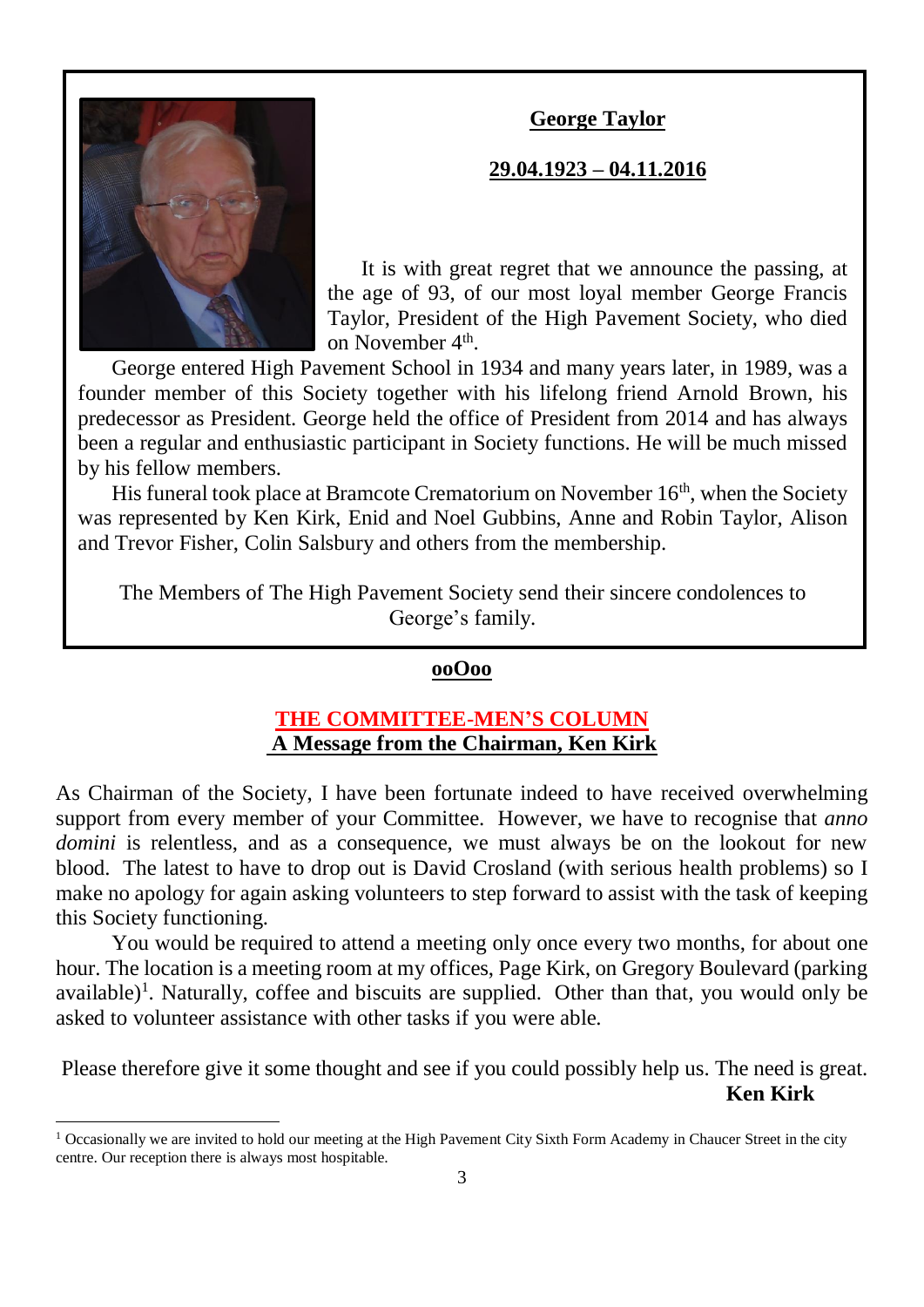# **FROM OUR READERS**

#### **FROM MIKE HOPEWELL**

*[Mike sends more flying reminiscences. You can't keep a good Old Pavior down!]*

#### **The world's Most Spectacular Airfield? BEA flights to the Outer Hebrides**

This is the story of flights I made in the 1960s to the Western Hebrides. I flew to Tiree, Barra, and on the way past Staffa (memories of Mendelssohn's *Fingal's Cave*), and Iona {burial place of 48 Scottish Kings, including Duncan and Macbeth). I flew above a shoal of the huge basking sharks, 45 feet long and each weighing 5 tons, their jaws wide enough to swallow a man, but actually they were only a plankton-eating fish.

 In April 1955 the small four-engined De Havilland Heron began a service from Glasgow to Tiree-Barra-Tiree and back to Glasgow. It has a capacity of fourteen passengers and landed at Barra on the Traigh Mohr *beach* (subject to tides and weather – of course!). There was a rudimentary terminal, of wood and pitch paint, controlled by Kitty



MacNeil, who also informed the captain if the beach was suitable for landing: 'Could you see the knees of the seagulls standing on the beach?' She also supplied the crew with lobster or cockles, fresh that morning.

 First Officers (who were safety pilots, in case of captains falling ill) were volunteers, both for the ambulance and scheduled flights. The Heron had two control columns, but only one full instrument panel.

The (very senior) captain with whom I flew (who called all new First Officers 'John') let you take control for most of the flight, except for take-off and landing. He liked you to go swimming with him on the outbound Tiree leg (airfield *next* to beach). He hated brown bread sandwiches and asked to swop with your white ones, giving you his apple in exchange. He was an ex-RAF pilot, who during the 1939-45 war landed his aircraft on the pier at Troon when all surrounding airfields were out in fog. He was once the special guest on the Eamonn Andrews's TV show *'This is your life'.*

 The Traigh Mhor Bay beach, in 2011, was named the world's most spectacular place to land. It beat St. Bart's and the Maldives. It was licenced as an airfield in 1936 and nearly 10,000 people land there each year. Landing on this beach at Barra is like preparing to land on the sea, depending on the sunlight shining on the wet sand. The wet also slows the aircraft down very quickly, short landing distance required, but the plane needed special desalting after returning to base. If required, seagulls were cleared with the usual special fireworks, but once I remember a very large shadow passing over the cockpit whilst circling the island into a landing position. A Golden Eagle  $(= a \text{ big dent})$ ? The beach on the other side of the terminal hut was the most beautiful, and made up of tiny pure-white sea shells. When the basking sharks were enjoying the warm shallow bay (no one ever goes there) they looked like miniature submarines. **Mike**

#### **ooOoo**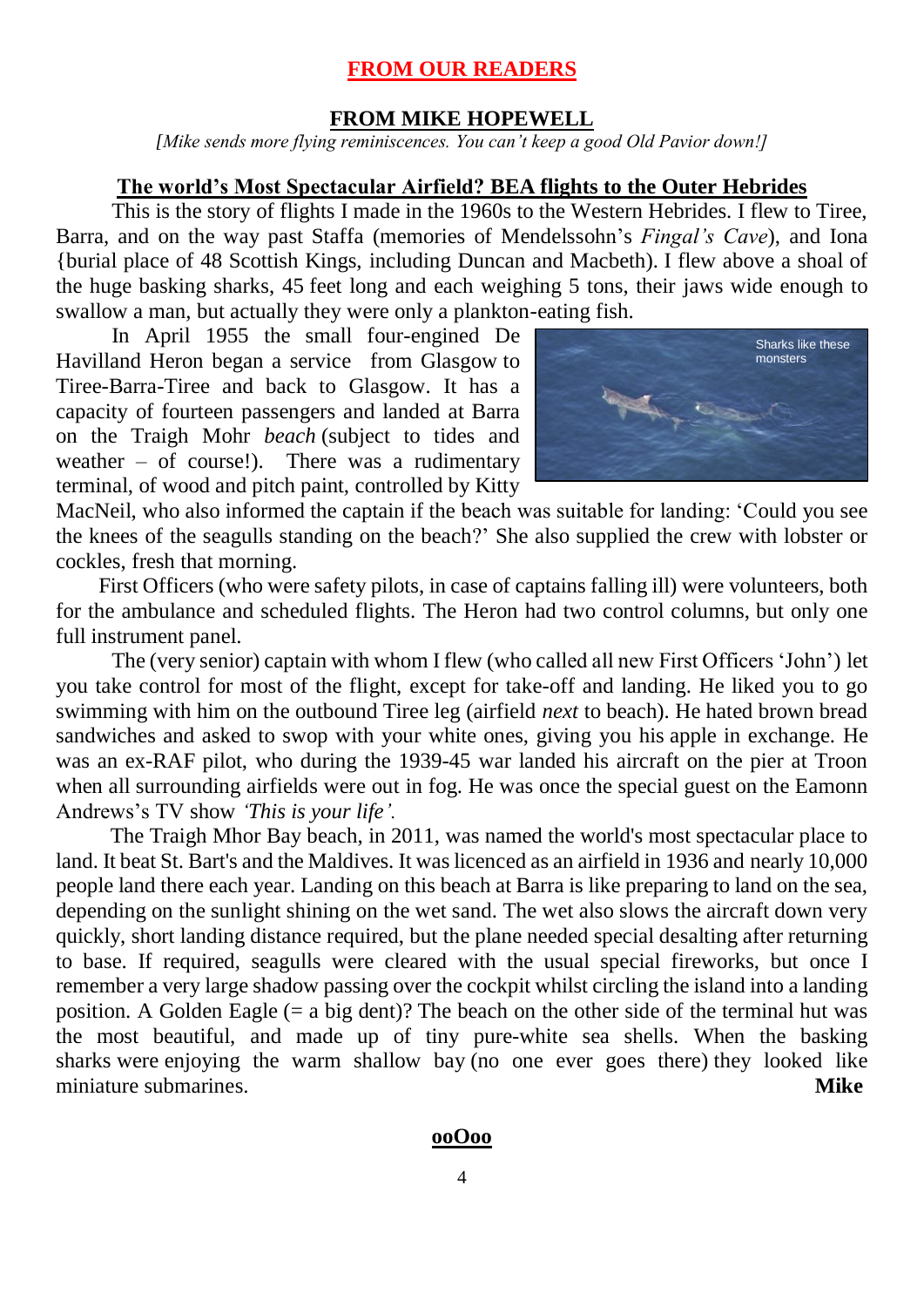# **FROM JOHN CHASE**

# **Dear Colin,**

The Pavior always gives me a twinge of nostalgic pleasure but none more than the August edition, Michael Gladwell's letter in particular. On a personal note, I have known Michael since mid-1940, longer than I have known anyone in my life! He is a little less than one year younger than I am. We both attended the local Midland Road junior school and eventually High Pavement at about the same time, although due to the 'huge' age gap we didn't see much of each other during that time. There was a short time when, as children a group of us from Midland Road, had lessons at his house, something to do with the war no doubt! I wonder if he remembers.

Michael mentions being a *'remnant'* singer. I didn't know that at the time, but I do remember now hearing the word for the first time in this context. I had heard it used before in a different the context, relating to small pieces of cloth left over from other usage and used largely to make rag rugs. Do you remember them? As a young boy I thought it disrespectful to apply it to a *person*, particularly to a child. Perhaps it was accepted by the sufferers because they were unaware of its implication, or perhaps just putting up with it.

Due to my parents moving away from the district I was obliged to leave High Pavement in the middle of my School Certificate year, just after Christmas 1947. I found this very distressing and I shall leave it at that, but I never entirely lost contact with Michael however.

Much later on I owned two narrow boats, a 40 ft followed later by a 62 ft. The first I called '*Buckler*' because at one of the HP speech day concerts we sang Edward German's 'Merry England' in which there is a line: *'sword and buckler by my side<sup>2</sup> '*. Croc (who else?) explained that a buckler was a small steel shield, which I thought was a good name for my first narrow boat.

Michael, I am delighted to say became the third owner of '*Buckler*' and restored her faithfully to her former glory, she having been sadly neglected by the second owner. I felt very proud and pleased by what he did. There is more to this story but it would be inappropriate to relate it here. Many thanks for an interesting magazine. Very best wishes, **John Chase.**

#### **FROM ROBERT COOPER**

Usually, whenever I look carefully through new members joining the Society I am invariably disappointed—but not this time. I do seem to remember Tony Wheadon, a rather plump boy who must be an old man now. But of course he is! He is the same age as myself : 77.

I wonder with how many of our classmates he is still in touch? Most of us were '13+' boys (the second chance after the '11+') and had been told we would have to do five years' work in three and thus would have not time for a second language. Perhaps this was a slight exaggeration. Other names in our group were Padbury, Padley and Sommers, all of whom I associate with Tony Wheadon… and Dave Morton with his pipe! Then there was 'Good Evans' and 'Bad Evans' (as christened by Mr Middleton) and Bacon who had had polio. These last were '11 plussers'.

I kept in touch with others including Good Evans (actually Ken) for a while but lost touch. Recently using skills I have developed doing ancestry research I found him again but his wife would not let me speak to him as she said he was ill. For a while I used to see Derek Ford when I worked in the City Weights and Measures Department. Our paths crossed because

<u>.</u>

<sup>2</sup> Oh, Peaceful England.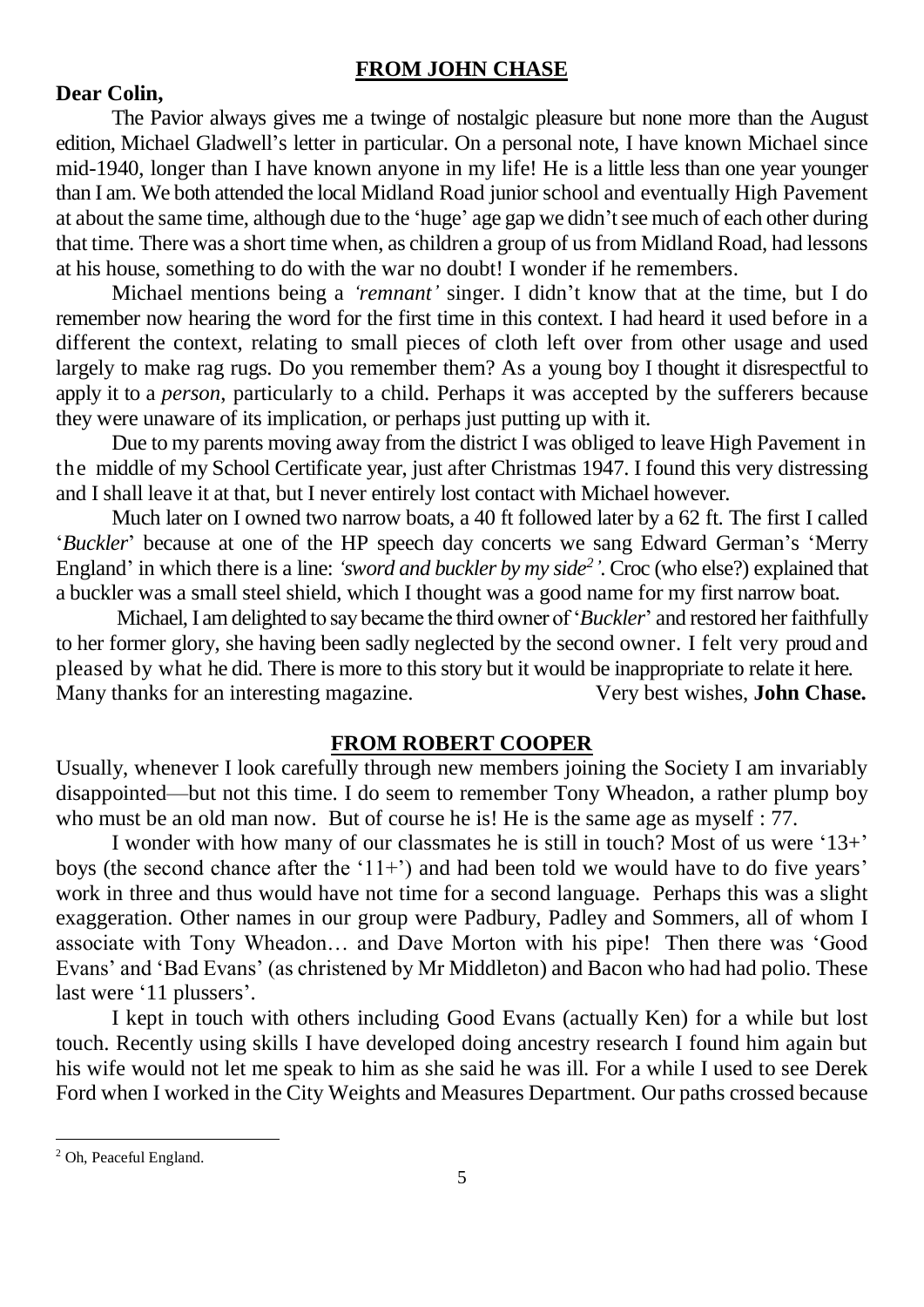he was working for a firm which made weighing machines, training as a draughtsman. Cycling to work I saw Biddolph a few times. 'The chemist' as he was known, was then working in Basford gas works. I learned that Dave Hudson had become paraplegic but before I could contact him he had died.

Many years ago I found a snippet in the *Daily Telegraph*: Tony Walsh was an officer in the Royal Navy and had been awarded a medal after rescuing two Chinese who had fallen in the water between his ship and quayside. Many years later I found him and we had a chat. By then he had his own business which he ran with his son.

In Weights and Measures one of the inspectors with whom I worked was Jack Wheatley. He seemed more interest in painting than in his job. Several times when I was out with him we stopped off to see his old art master. I met another old Pavior when I became a nurse and a third when I was a school governor.

It seemed everywhere I went I met some High Pavement old boy. **Robert Cooper**

#### **ooOoo**

# **FROM RON MARTIN**

*[Our member, Ron Martin, is a prolific poet with volumes published worldwide. His eminently individual style is well suited to his theme which is appropriate for any time in life, even after leaving school]*

#### **Another Chance to Play**

We know we cannot change a pig's ear into a purse of silk And we say it's no use crying when we spill our milk But these are well known sayings that we often use When our failure leads us to find a suitable excuse

But the reason for our failure is often widely known And the reason for this failure is often ours and ours alone For it is very often caused by the things we've left undone And we have lost when we really should have won

Just a little bit more effort was all that was really needed And there is a good chance that we could have succeeded But the final whistle's gone and there's no more time to play We've missed the opportunity that life gave us today

Don't let your mind be filled with sadness or despair Let hope and confidence be the motivator there For tomorrow will be another day And you will have another chance to play Make sure you do your best and maybe you will succeed And of these old sayings you will have no further need.

**Ron Martin (HP 1940-47) Forest House**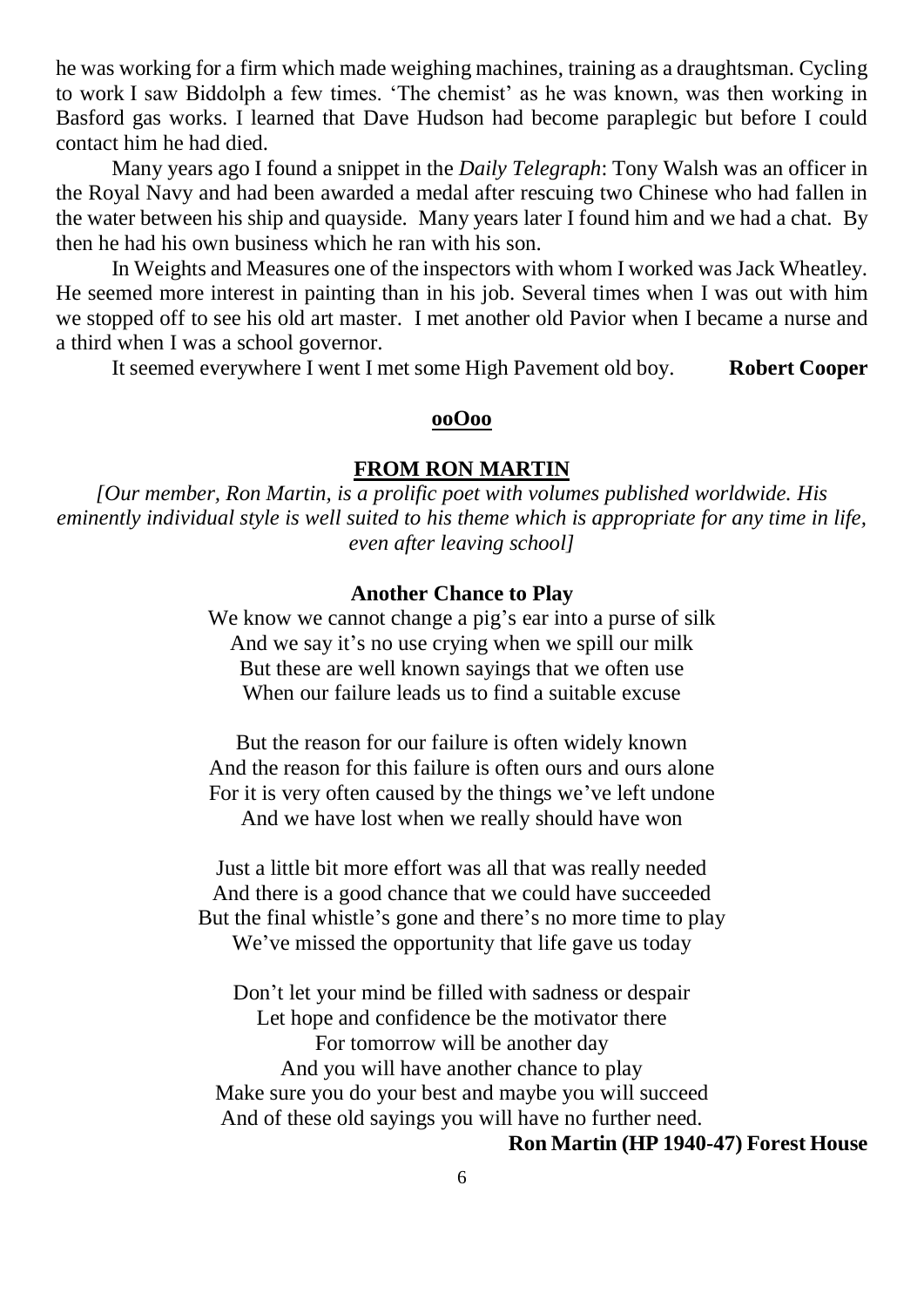# **FROM PHIL WARD Prospectus and Rules – High Pavement**



▲ Lance Wright and Phil Ward at the inaugural meeting of the 'North Derbyshire and South Devon branch of the High Pavement Society', October 2016; accompanied by their spouses Christine and Judith.

1

I recently came across *'The High Pavement School Nottingham, Prospectus and Rules'*, which states (on page 4) *'This prospectus should be retained for reference'*. I duly did. It occurred to me that old Paviors could be interested, so I hereby submit a light piece summarising the main points.



The Prospectus was probably published not too long after the school transferred to Bestwood, and not long before I joined. The history of the school is probably well known to us all, except, in my ignorance, I hadn't realised just how revolutionary HP was. It was the first 'unsectarian' school in England, founded in opposition to

the Bluecoat School, and open to 'the children of all denominations'. It was also a leader in establishing the teaching of practical science – again the first in England.

Next, the School Badge includes, apparently, a *'chief checky'*, representing the stones of High Pavement, where the school was founded. The wheat ears symbolise that school is 'the seed time of life', and also 'provides a heraldic rebus' (I'm not making all this up, honestly) which commemorates Thomas Wheatcroft, the first headmaster.

At the end of the second year boys are re-shuffled into four forms: Classical, Science A, Science B, and General. In the Classical form a boy may spend more time on languages – a promising linguist may start a third language. I recall this well: 'Ward', says Headmaster Taffy Davies, 'You've made a good start at French and Latin, and we'd like you to begin a third language. Would you like to do Russian or Greek?' Thinking quickly, and with no real basis for the decision I said 'Russian, sir'. 'Yes', he says, with a smile. 'We thought you'd say that. You're doing Greek.' And the rest, for me, was history – Classics in the sixth and also at University.

Next, 'Considerable attention is paid to the general education of the pupil,' (it says), and an attempt is made (sounds a little half-hearted) 'to see that he leaves school well on the way to becoming a cultured citizen of a democratic community'.

Then, school hours are given as 9.15 to 12.50, and 2.20 to 4.25, which aren't as I remember them.

The Detention Book records pupils 'who have been detained after school hours for lateness and minor offences'. I think I remember both 'Short D' and 'Long D' versions, though I never suffered the latter; that was for the really naughty boys.

'The School Council meets twice a term to discuss important questions concerning the life of the school'. Reports fed back from SC representatives during assembly seemed to me to concentrate solely on the provision of duckboards in the gym changing rooms, nothing else, and since I didn't know what they were I was soon bored. We never got the duckboards either<sup>3</sup>.

<sup>3</sup> This was one of Taffy's innovations in my time. Once, in a school debate I proposed that the masters serving on the council should be elected by the pupils as a more representative electorate. HD didn't take kindly to that. –**Ed.**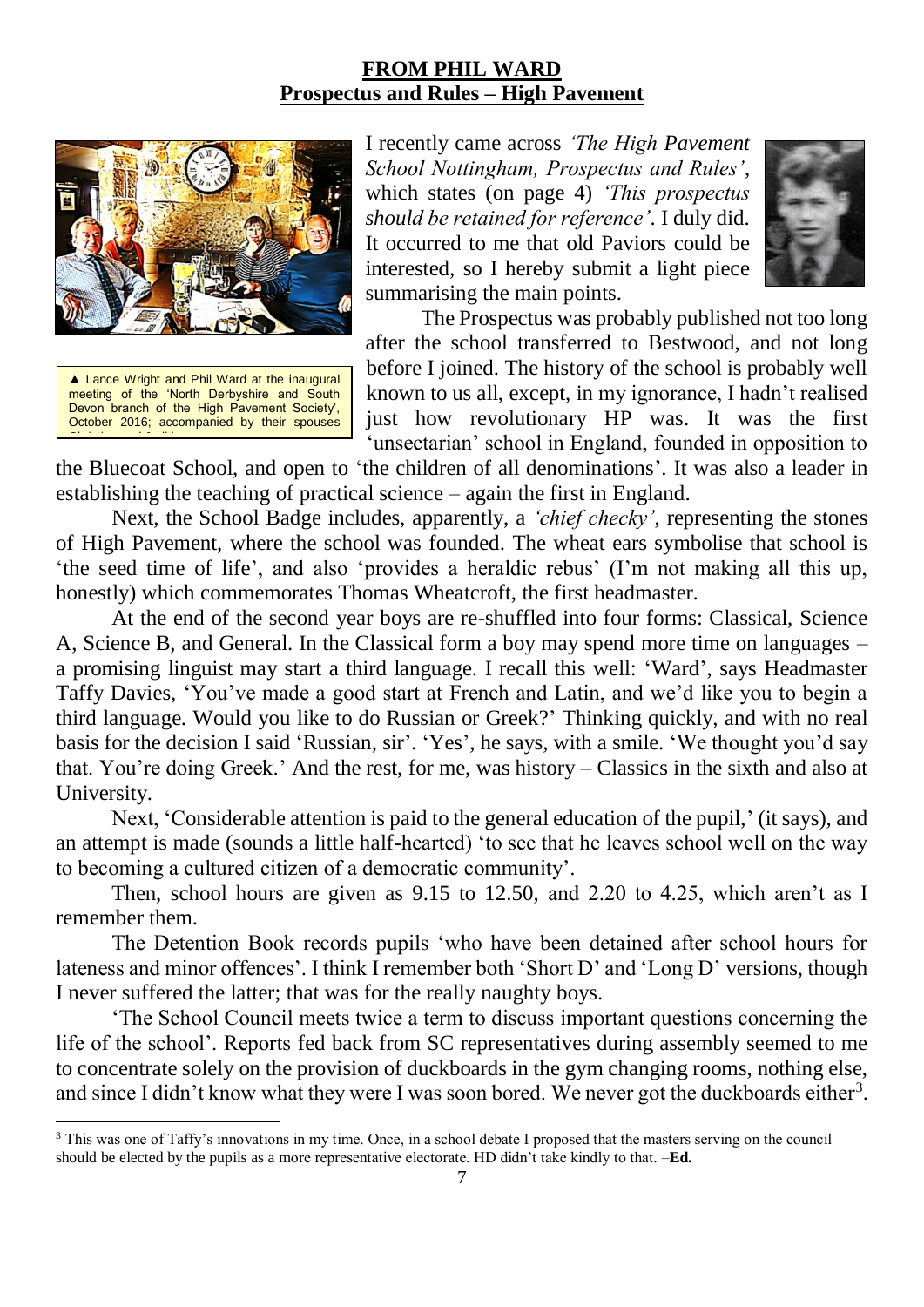Apparently pupils were given a homework timetable at the start of each term, parents signing a duplicate and returning it to school. Being a good working class lad I never complied with this instruction, my parents being rather lost in this strange new world, (and at times I was also lost). I read now that I was not allowed to follow any occupation out of school hours; delivering newspapers didn't take long, so I didn't count that.

Out of School Activities were listed, include lots of sports, as well as Debating Society, Drama, History, and Geography. The Joint Sixth Form Society was particularly popular, it being organised in conjunction with the Manning School, with activities that included ballroom dancing, tennis and 'discussions and musical activities', without elaborating on what these covered. I remember some of them. The Scientific Society offered lectures *'illustrated by lantern slides'*; I sometimes feel very old.

And lastly there is mentioned The Old Boys Society, which all leavers are invited to join 'in order to maintain their interest in and connection with the School'. Long may it continue.<sup>4</sup>

#### **Phil Ward, School House 1956-63**

# **FROM SALLY JOHNSON**

*[Richard Waplington (HP 1932-39) was a member of the HPS for many years, possibly one of the oldest of our number. He died at the end of September and we have been sent this memoir of him, written by his three daughters, Julie, Sally and Suzanne. We might feel he exemplified all the finer qualities to be found in an Old Pavior]*

# **A memoir of our father Richard Harry Waplington who has died aged 96**

Richard was born into an entrepreneurial family in Nottingham and was encouraged to achieve educational success, winning a scholarship to High Pavement School and then to Nottingham University. War Service interrupted his studies and for a while he served as a private in the Army Pay Corps until commissioned into the Royal Engineers. He served in France, Belgium and Germany including supporting the D-Day landings at Arromanches. Like most of his peers he rarely mentioned his service but delighted in telling the tale of shipping a sports car across the channel at HM Government's expense, labelled 'Motor parts, Commanding Officer, for the use of'!

He was proud of being a sapper, of building bailey bridges and the light workshop unit of which he was part. He also enjoyed being a 'War Substantive Officer', a special category to supply sufficient officers for the war effort which he said made him a 'Gentleman for the duration'!!

After the war had ended he served in the British Army on the Rhine as part of the occupying force in Germany at Cologne. It was whilst in Germany that the jeep in which he was travelling was blown up by a landmine and he was very seriously injured, breaking his femur. Ironically his life was saved by a German doctor and he spent more than a year recovering in hospital in England.

Once out of hospital he went to Welbeck Army College and then, encouraged by a teacher at High Pavement, gained a place at St Catherine's College, Oxford to read French.

1

<sup>&</sup>lt;sup>4</sup> The Old Boys Society died the death about then due to lack of support, although it has a memory in the establishment of the thriving Paviors RFC (now unconnected with HP). The HPS was resurrected as the *de facto* OBS after the grammar school disappeared.-**Ed.**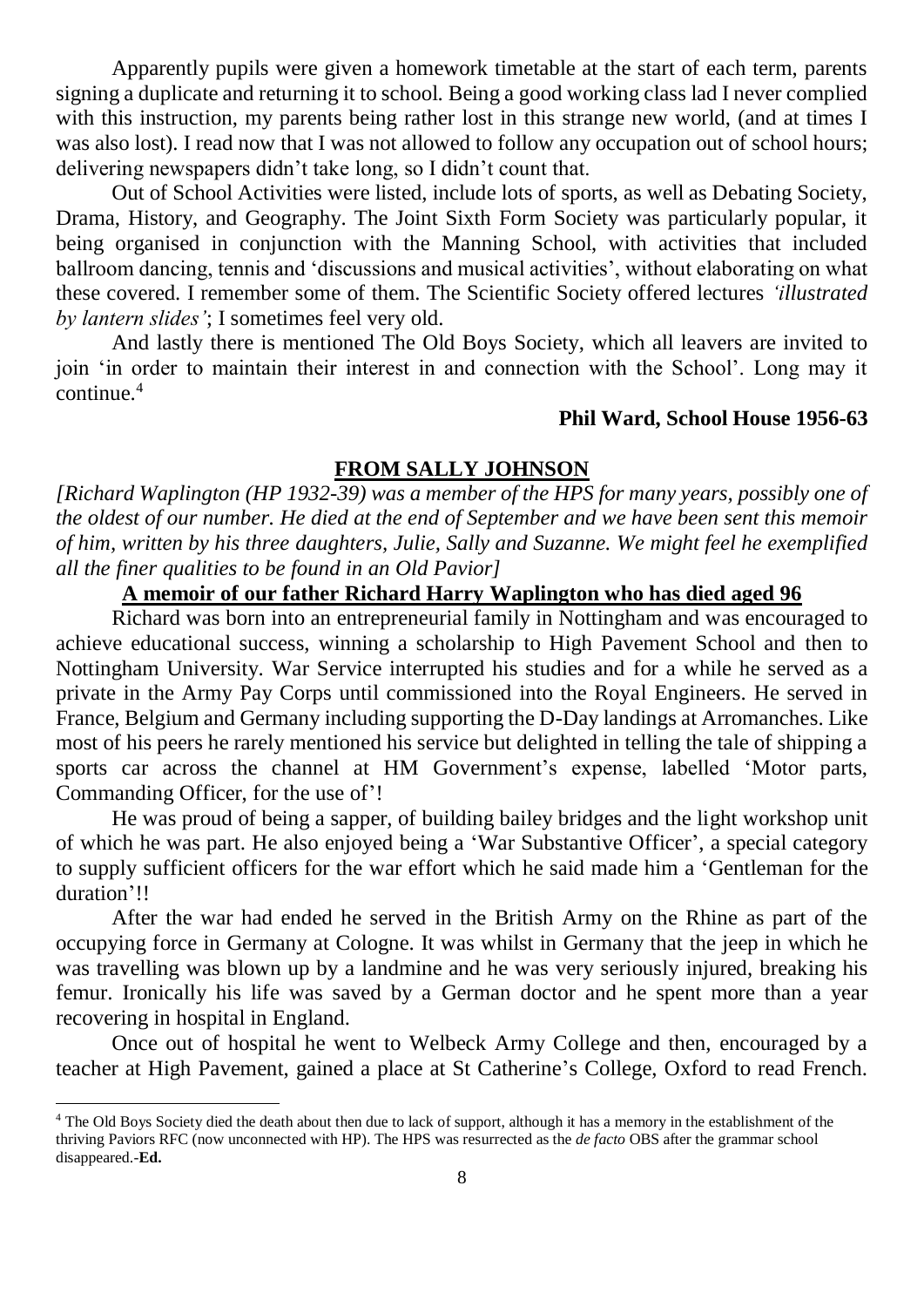After graduating he was granted leave from the War Office to travel from the UK on a continental tour prior to taking up a position with the French Motor Company in Bombay where he worked for a period of four years. However, ill health in the form of doublepneumonia resulted in his returning to live in the UK.

Various other Sales Manager jobs followed until, while working in London for Aluminium Union he met his wife, Barbara, and they were married within three months. After a honeymoon in France, they left for Accra, West Africa where they lived for six months before returning to the UK. Richard then joined Citroen cars for a spell. Later, he returned to the University of Nottingham and qualified as a French and English teacher, as well as teaching English as a foreign language in a Further Education College in Hertfordshire.

Richard and Barbara had three daughters and four grandchildren, of whom he was very proud and after he retired he led an active life travelling through France and England in his VW Campervan, enjoying family life to the full.

Despite a number of serious illnesses and the war injury, Richard was otherwise a very healthy man. However, some four years ago his last illness left him needing nursing care and he spent his remaining days as a resident of Fir Bank in Bramhall, Stockport. Typically, he took an interest in the staff



and developed his African-French vocabulary with the francophone Ghanaian members of staff. He still was able to enjoy his trips out: locally, to London for the Remembrance Day marches and of course to the Normandy veterans' celebrations in 2014 after which he was award the Legion d'Honneur. **Sally Johnson**

#### **ooOoo**

# **A LITTLE ABOUT OUR MEMBER KEN OLISA**

*[Ken Olisa has recently celebrated his 65th birthday and* The Pavior *sent birthday greetings to our illustrious member who has become a person of some distinction, a fact of which this Society is very proud. In response he has promised to give us a sample of his experiences as Her Majesty's Lord Lieutenant of Greater London in the next (February) issue of this newsletter, an event to which we will all look forward with interest. Recently he was featured in an interesting article by Richard Tresidder in the* Nottingham Post *from which this extract is adapted. We are most grateful to him and to the Post for permission to print it here.* 

*We are sure that where Richard has respectfully referred to 'Mr Olisa' our members will happily substitute the name 'Ken'!]*

Ken Olisa is the Lord-Lieutenant of Greater London, the Queen's representative in the huge metropolis. He has been voted number one in the Powerlist's Top Ten most influential British black people…and he was born and raised in Nottingham. He is the first black person to hold the highly prestigious post, regularly accompanying the Queen and members of the [Royal Family](http://www.nottinghampost.com/royal-family) as they carry out their public duties. On occasions, he will represent the Queen.

Aged 66, Mr Olisa is the product of a one parent family. His mother lived first in Patterson Road, off Radford Road, in [Hyson Green,](http://www.nottinghampost.com/hyson-green) now demolished, and then nearby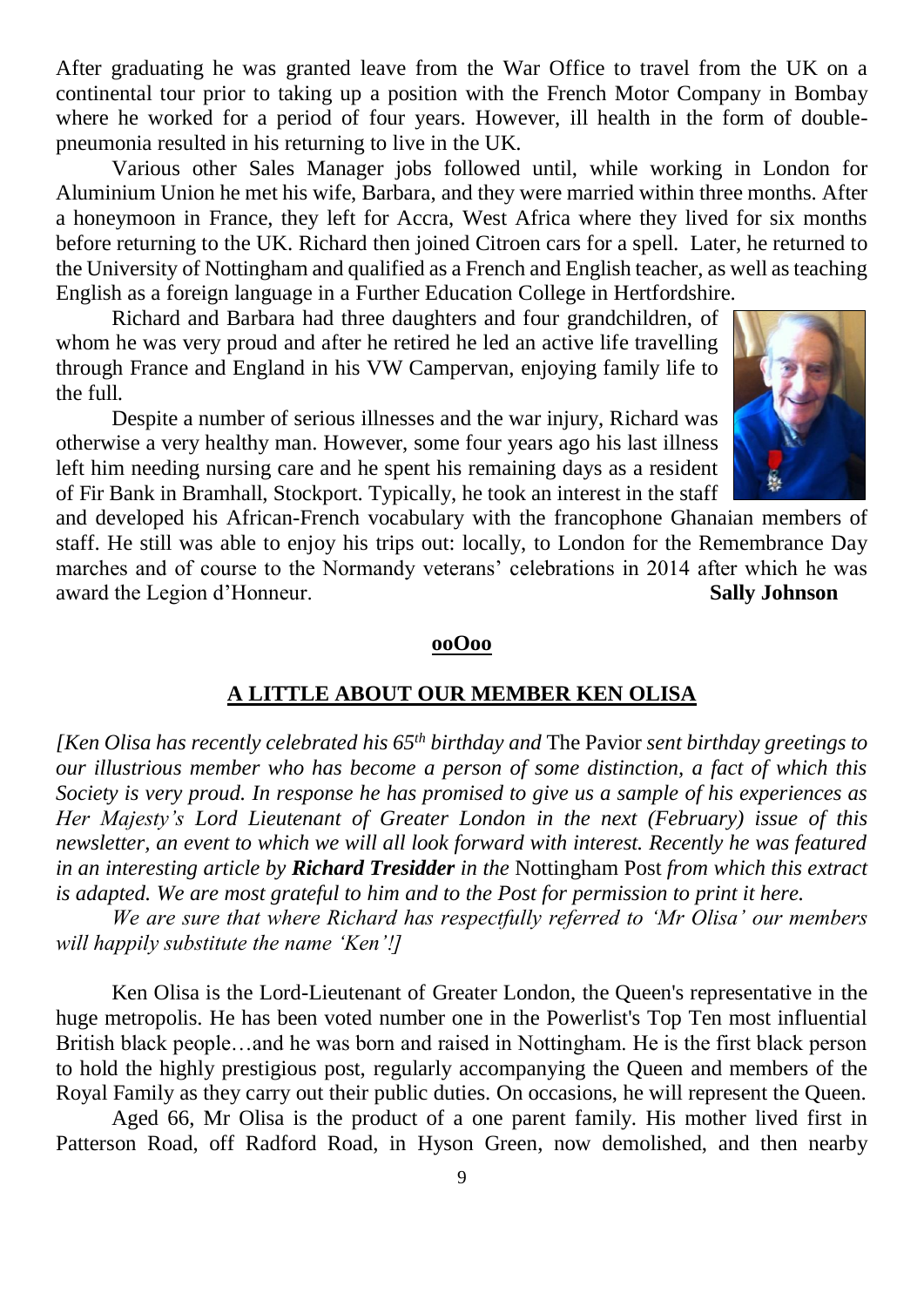Brushfield Street 'the non-posh end of Gregory Boulevard' terraced houses with outside lavatories and tin baths. 'At the time it seemed quite normal, but I now know it as social deprivation,' he recalls. 'I would walk a mile to the other end of Gregory Boulevard and take the No 6 bus to High Pavement Grammar School.'

His mother, from [Mansfield,](http://www.nottinghampost.com/mansfield) and father from Abo in Eastern Nigeria, met in London and settled in Nottingham. Mr Olisa never knew his father, a law student, who quickly returned to Nigeria. 'My father had serial abandonment in his genes which fortunately have not been passed on to me.' 'He was one of those itinerant African students,' adds Mr Olisa who, on a [business](http://www.nottinghampost.com/business) trip to Nigeria, found a half-brother, a farmer and a senior in his own village.

Teachers at High Pavement, who included Booker Prize winner Stanley Middleton and local historian and deputy head Keith Train, quickly recognised Mr Olisa's potential and groomed him so that at the age of 18, he won a place at Cambridge University. 'To be taught by a Booker prize winner, you have to concede it probably wasn't a bad English education that we had.' says Mr Olisa.

School, he recalls, introduced him to 'the enormous distinction between where we lived in Hyson Green and where some of my friends lived in [Mapperley,](http://www.nottinghampost.com/mapperley) wherever. Nevertheless, I was a very happy boy.' He loved chemistry, keeping a small laboratory at home, so it seemed inevitable he should read natural sciences at Cambridge, first chemical engineering followed by social and political sciences and, in his final year, engineering and management sciences. Before going up, he had a gap year with IBM, who awarded him a scholarship.



Ken Olisa with the Duchess of Cambridge and Sir Michael Dixon, Director of the Natural History Museum.

'I have two regrets in my life at Cambridge,' says Mr Olisa. 'that I didn't join the Footlights or the Union. I was a college politician.' It was a time of revolution, riots on the streets of Paris, demonstrations in London and the Garden House riot in Cambridge when students opposed to the Greek Colonels regime overran the hotel where a dinner was underway to promote Greece. A number of students were sentenced to various terms of imprisonment at Hertfordshire Assizes.

'There was a lot of fomenting bother in Cambridge, all hot air and pointless, basically privileged kids having lots of fun at everybody else's expense!' I was determined to have fun at my own expense so I and some friends rose up and threw them off the junior common room committee and replaced them, restoring order. I became very popular among the fellows.'

At university, Mr Olisa fell in love with fellow student, Julia, whom he married. They have just celebrated their 40th wedding anniversary. Mr Olisa has been hugely successful in business and, with his

wife, they have become generous benefactors and philanthropists. They gave £2 million towards the cost of a new library at his old university college, Fitzwilliam.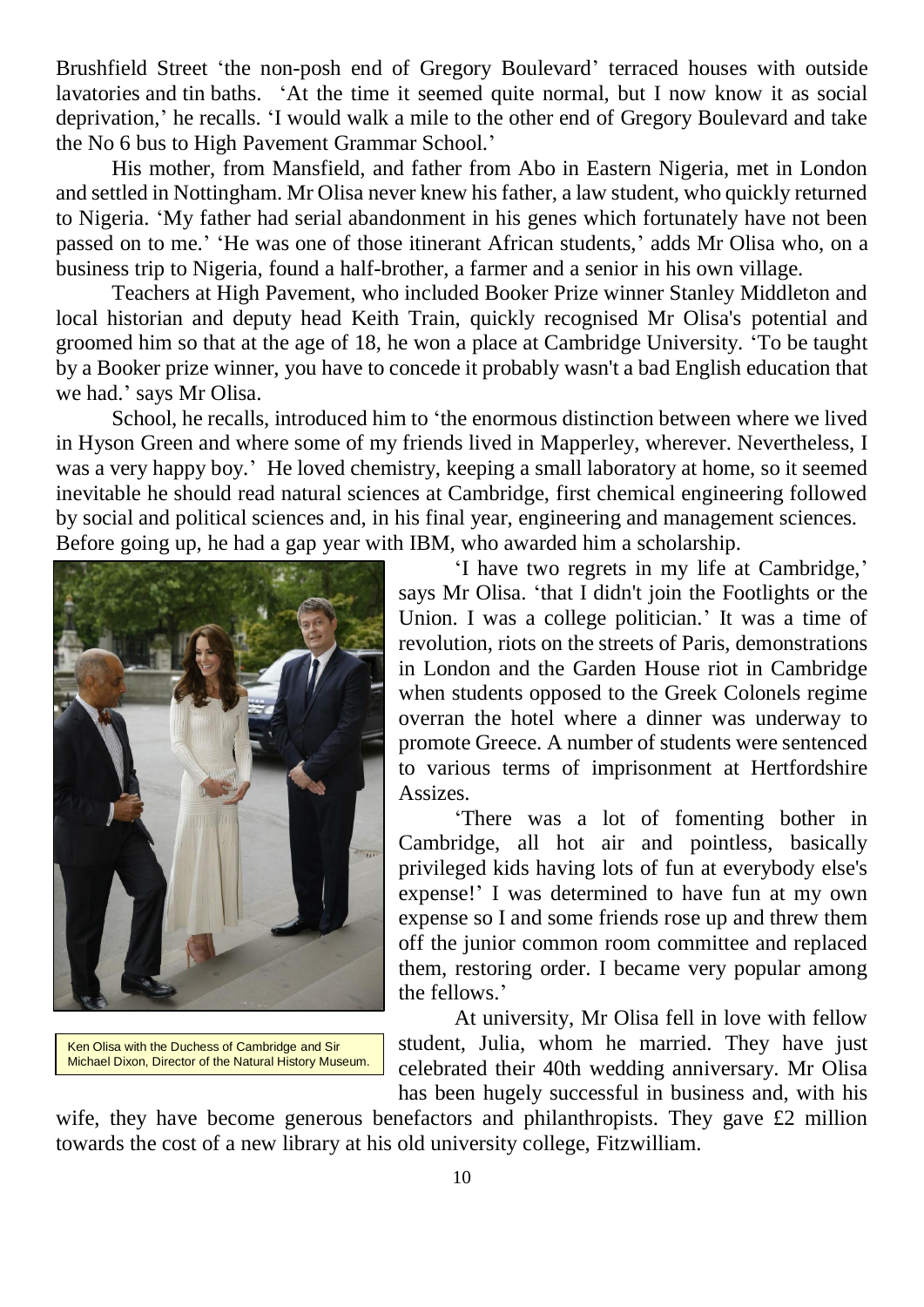We met in Gwydyr House, a distinguished brick Georgian house in Whitehall, home both to the Welsh office and the Greater London Lieutenancy and used in scenes of the TV series 'Yes Minister'. On a sideboard in the small, plain sitting room are photos of Mr Olisa on duty in his uniform, standing a respectful few feet behind the Queen and with other members of the Royal Family. In one corner by the sofa is the imposing flag of the Lord Lieutenant of Greater London, in another corner is his special uniform.

I cheekily greeted Mr Olisa in colloquial Nottingham 'Ey Up Me Duck'. With a big grin, he repeated it but more convincingly. There is no trace of his Nottingham roots in his voice, it is nearly 50 years since he left.

He is a warm, charming, modest and diplomatic man and, when not in his uniform, instantly recognisable by his bow tie. He has a collection of well over a hundred. It was, he says, an eccentricity he acquired while working for IBM as a way of expressing his own individuality in an American corporate culture. It was a habit which stuck.

> **Richard Tresidder**  (of the Nottingham Post)

**ooOoo**

## **THE SCREEVER A new star in the literary heavens?**

During our occasional searches through the archive of memorabilia kept in the library (sorry, 'learning centre') of the splendid Academy which bears our name, we often came across old issues of the Pavior, as it then was, and also copies of a journal that transpired to be its successor: *The Screever*.



What exactly *is* a screever? (I hear you cry). Naturally, we old folk had to look it up in the dictionary. Under 'Screever' we have: *'An artist who draws pictures on sidewalks, as with colored [sic] chalks, earning a living from the donations of spectators and passers by'* Not a bad choice in some ways!

Essentially a product of the student body, the current issue of Screever aspires to be a little more literary than this definition and, besides several helpful pages on how to get by as a student in these modern times, it publishes some good short stories by its contributors. One of the current crop is a rather gruesome shocker, designed to put you off pork pies for good, but there are others of more thoughtful content.

May we wish 'all the best' to our sibling publication. For anyone interested, it is available from the High Pavement City Sixth Form Academy.

**Colin Salsbury**

**ooOoo**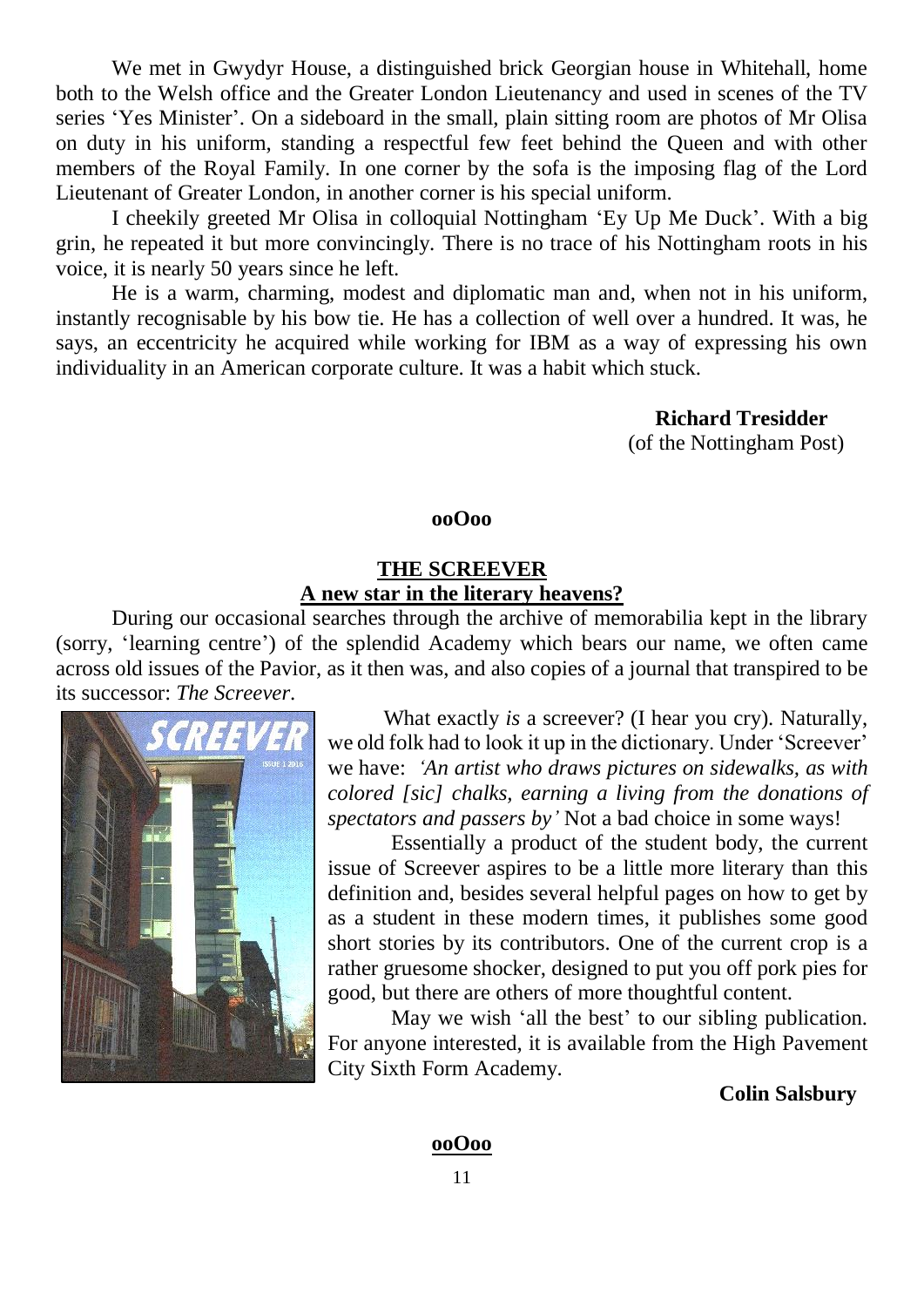# **PRESENTATIONS OF THE 2016 HP SOCIETY PRIZE AWARDS**

In a simple ceremony held on September 8th at the High Pavement City Sixth Form Academy a delegation led by Chairman Ken Kirk met the winners of the Society's annual prize awards. Each award is for £150 and is intended to help the recipients commence the next stage in their education. The availability of the awards is not publicised in advance.

Each year, one male and one female student, who are the respective highest achievers, each receive their **High Pavement Society Award for Excellence**. This year **Leechay Moran**



achieve great things.'

(19) from Basford was selected for such an award after accomplishing 'A's in maths, further maths and physics, as well as a 'B' grade in economics. After receiving such outstanding results, Leechay is now off to the University of Bristol to study for a Master's degree in Computer Science. Speaking of the event he said: 'I took an unorthodox path to get to where I am, so I am surprised to be here. I am proof that even if you don't do

well to start with, you can still

Also receiving her award was **Hollie Ireland** (19) from Ruddington who achieved  $A^*$ 's in maths and biology, as well as an 'A' in chemistry and an 'A' at AS Level for further maths. At the presentation ceremony Hollie's sister Alice collected the award on Hollie's behalf as she herself is now in Edinburgh studying Biochemistry. One day she hopes to become a professor and research into dementia.





The **Stanley Middleton Literacy Award** was presented to **Naomi Hollis** (18) from Clifton who gained B grades in English language and film studies, and C grades in English literature and creative writing. Naomi is taking her love of English literacy to the next level at Nottingham Trent University, to study Literature and Philosophy. She said: 'I feel

really honoured to have received the award, it's great to know about the

history of High Pavement, as I didn't know that it had such a legacy. I feel privileged to have been part of it.'

The **Ken Bateman Engineering Award** was presented to **Joe Mayer** (18) from Daybrook for his tremendous straight A's in physics, maths and chemistry. Because he was unable to attend the above ceremony, at his request a special presentation session was arranged the following day. He then received his award from Colin Salsbury, a former classmate of Ken Bateman in the 1940s. Joe is now studying for a Master's degree in Chemical Engineering at the University of Nottingham. He said: 'My time at High Pavement has been absolutely fantastic – I've loved it.'



**From the top:** 1. Leechay Moran with Ken Kirk. 2. Alice Ireland, standing in for her sister Hollie, with Colin Salsbury 3. Naomi Hollis with Robin Taylor. 4. Joe Mayer with Colin Salsbury

Speaking of the prestigious event on behalf of the Society our Chairman, Ken Kirk, said: 'It's our great honour to congratulate these students on their achievements.'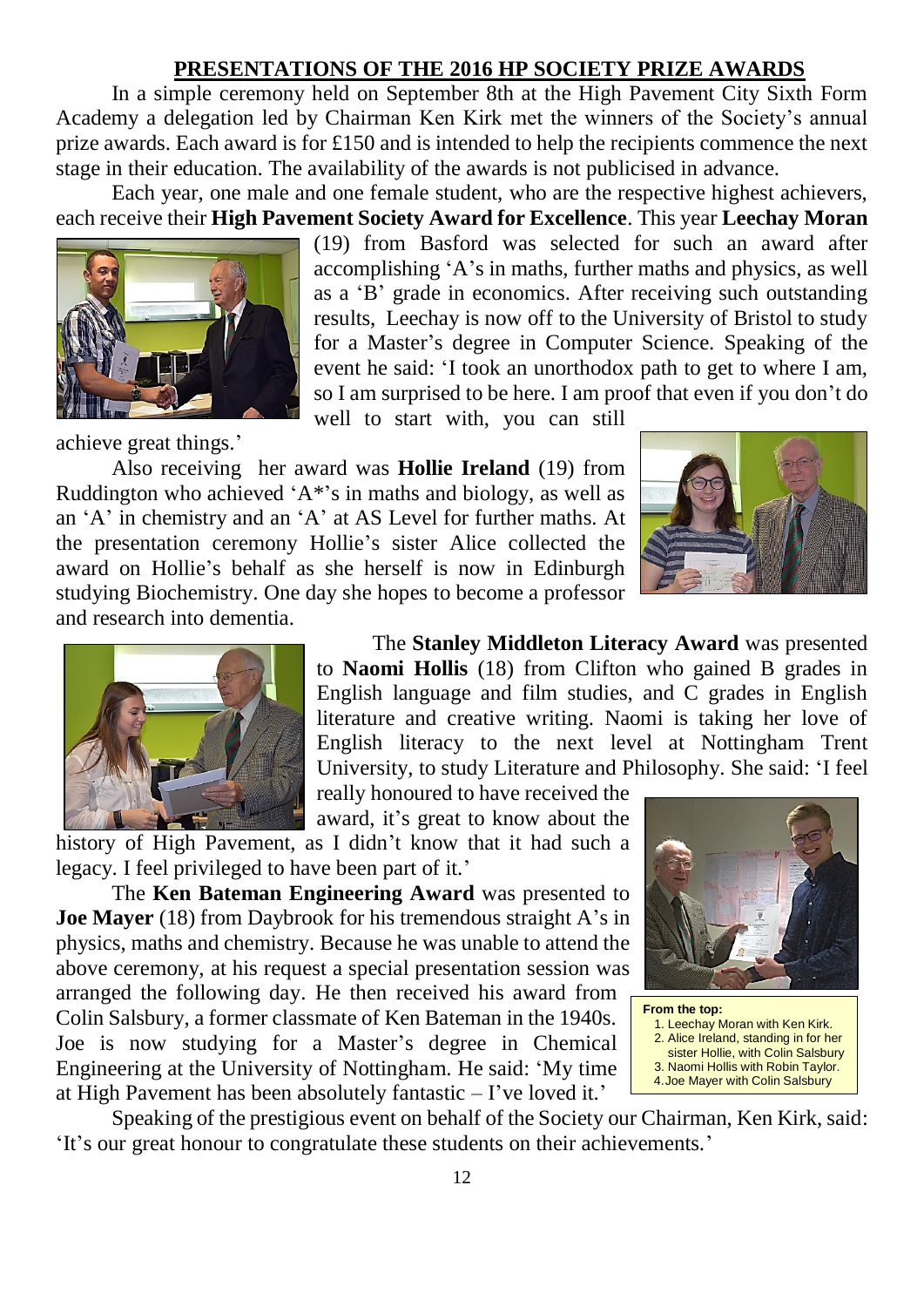# **THE HIGH PAVEMENT SOCIETY AGM AND QUIZ NIGHT**

Our customary autumn gathering was held on Monday September  $26<sup>th</sup>$  at the Welbeck Rooms, West Bridgford. The numbers present were disappointingly rather lower than in previous years but some 20 members did send in their apologies. The evening began with the AGM proceedings with Ken Kirk, Chairman of the Society, presiding. Fortunately a quorum for the meeting was just possible and the business was rapidly dispatched. In the absence of the Secretary, due to ill health, the duties were covered by our Registrar, Colin Salsbury.

There was a welcome presence of visitors from High Pavement City Sixth Form Academy the institution that now bears our honoured name, led by their Principal, Denise Jelly.

After the business of the meeting was complete the members joined their guests who were about to enjoy the evening's buffet supper, provided *ad lib* in delicious variety by the Welbeck's excellent kitchens. We satisfied out tremendous appetites with this fare while we socialised with our fellow guests. Margaret McClean, together with her dutiful helpers, had sold enormous numbers of raffle tickets during the evening – who could resist her blandishments? – and the draw took place at the end of our meal. Valuable prizes were collected and we took a short break before that part of the evening containing *The Quiz*.



<u>.</u>

This year, in the unfortunate absence of Noel Gubbins, the event was conducted in fine style by our colleague, John Mason.

We formed teams at the tables where we sat and he presented us with what looked for all the world like a series of A-



Level exam papers but we battled valiantly to answer the (sometimes abstruse and esoteric<sup>5</sup>) questions thereon.

We nervously passed our papers to neighbouring tables for marking and the winners were announced as Table C (we think!) who came from behind to win by a small margin. The prizes of lots of bottles of wine were distributed to the winners, to the cheers (and groans) of the unsuccessful.

After this excitement Ken Kirk thanked all present for their support and the representatives of the combined Old Paviors Choir stepped forward to deliver our School Song *Carmen Paviorum* in our usual stentorian manner. We departed with our minds alive and our hearts full, hoping to meet again next year.

#### **ooOoo**

<sup>5</sup> A debate regarding the material from which *curling stones* were made continued for some time after the quiz was over!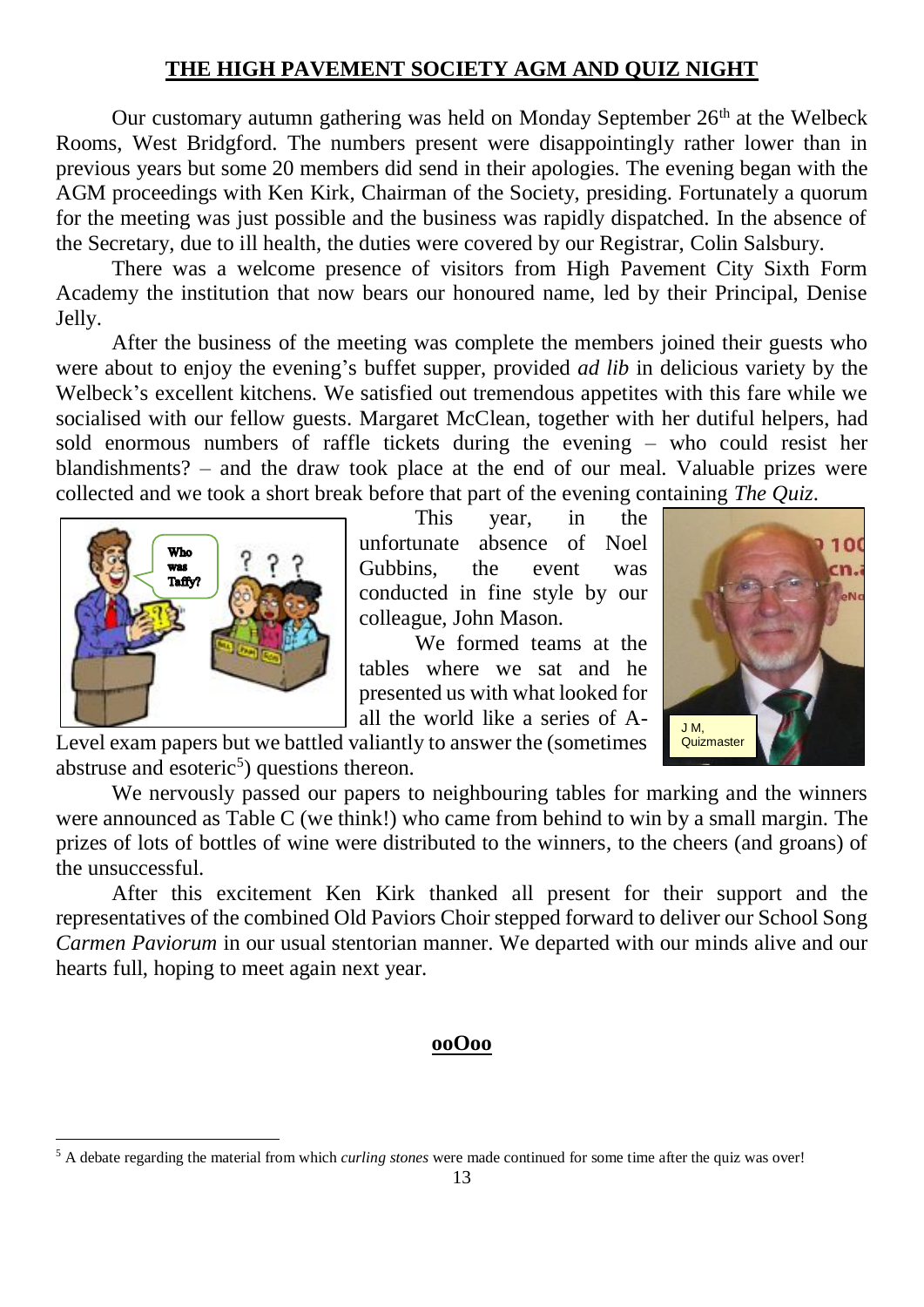# **PUB LUNCH NEWS**



**Mapperley Golf Club** Unlike many attending on September  $8<sup>th</sup>$ , your reporter was on his first visit to this venue and, with Marjorie at the wheel, made a careful arrival down its tortuous drive, which brought them safely to the car park. Where next? A jolly golfer, stacking his clubs away in his car boot, directed us to the dining room where we met up with about 26 fellow diners from the Society's Country Lunch Club. We were most pleased to welcome Irene Lindley among us after

her recent bereavement.

We had placed our orders in advance thanks to the administrative abilities of Alison Fisher and the lunches arrived piping hot and delicious; each one announced in parade ground tones by one of the busy waitresses, bless them all.

We ate and drank our fill while we indulged, as we do on these occasions, in social gossip. The sun shone and the birds sang as we all enjoyed yet another successful pub lunch. Our thanks are due to all who made it possible.

# **2016 CHRISTMAS LUNCH**

We are to hold our usual get-together in December, also at the Mapperley Golf Club, on **Monday 19th December**. **The invitation notice is enclosed with this newsletter**. Do not discard! Your response is required. All members are welcome.

## **Roy Busby**

We have been informed by his widow that our loyal member Roy Busby died in March 1<sup>st</sup> 2016 at the age of 89.

#### **Geoff Lindley**

Our loyal member Geoff Lindley died on September  $6<sup>th</sup>$  2016 at the age of 89. His funeral service was held at Sherwood Methodist Church on September  $16<sup>th</sup>$ , when the Society was represented by Robin Taylor and Colin and Marjorie Salsbury.

#### **Raymond Nutt**

Our loyal member Raymond Nutt died at the age of 82 on 22nd September 2016. His funeral was held on October  $14<sup>th</sup>$  at the Tithe Green Burial Ground, Calverton.

## **Richard Waplington**

We have been informed by his daughter that our loyal member Richard Waplington died at the age of 96 on September  $30<sup>th</sup>$  2016. A memoir of his life and times is given on Page 8 of this newsletter.

The Society sends its sincere condolences to the families of each of these members.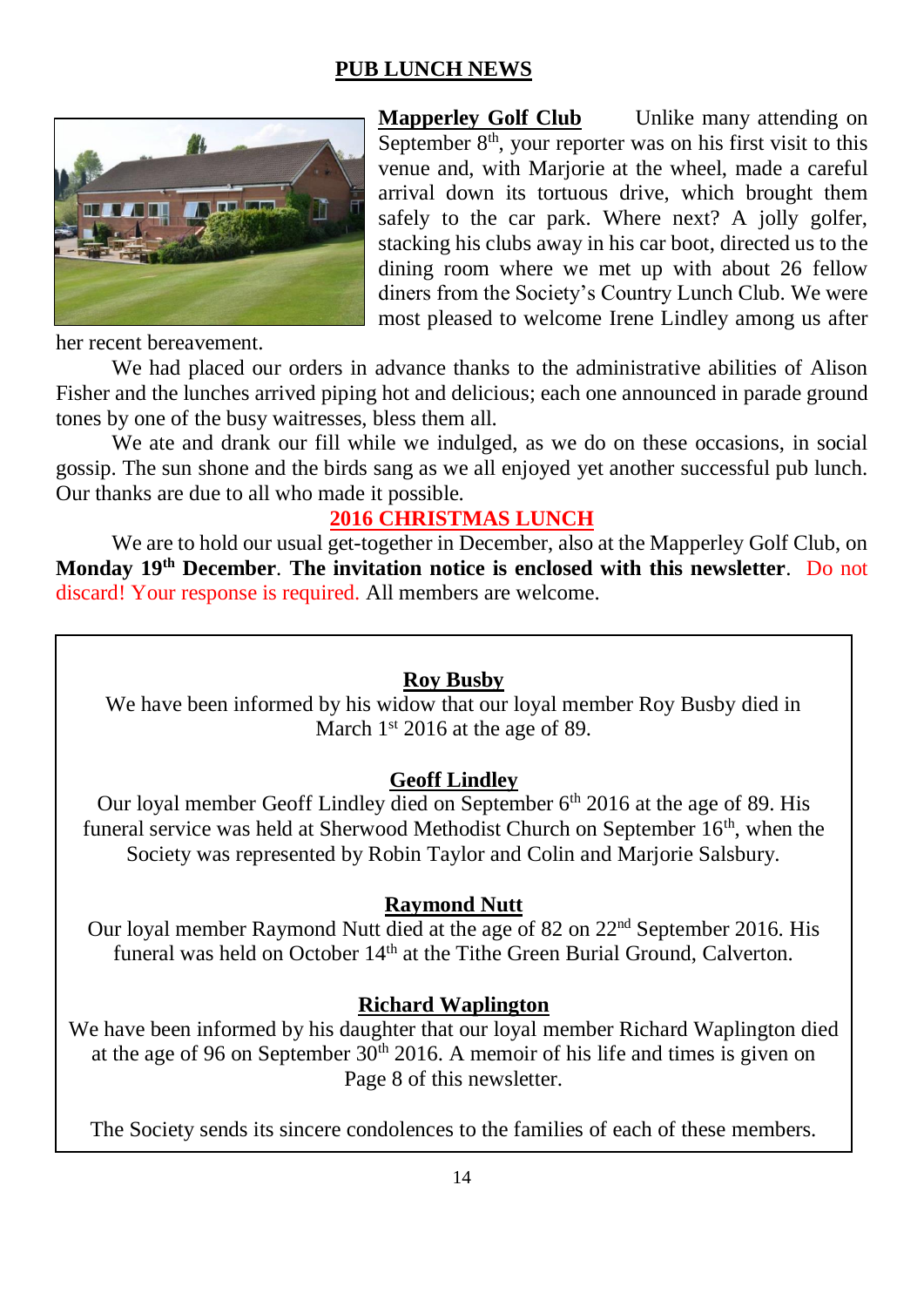#### **THE BILL BENNER PAINTINGS**

The two splendid paintings by former High Pavement art master Bill Benner (referred to in our August issue) are to be retained in the possession of this Society and will be placed on display in prominent positions in the public areas of High Pavement City Sixth Form Academy (by courtesy of the Head of that institution).

The following identifying notice will be positioned close to the paintings:

These paintings, of Nottingham scenes in earlier times, are the work of **William Benner** (1884-1964), a local artist of some distinction. For most of his working life he was the principal art master at High Pavement Grammar School, the forerunner of this institution. In 2016 the paintings were donated to the High Pavement Society by the estate of the late **Geoffrey Oldfield**, a long serving member of the Society and admirer of the work of William Benner.

# **ooOoo**

#### **OUR END PIECE**

# *[Our esteemed member, Tommy Gee has responded yet again with this essay for us to digest. In his idiosyncratic way he discussess honours and rewards in life. He should surely know!]* **'Measuring up'**

We are always being measured, starting with birthweight, then birthdays, then school, nowadays in spades. The NHS do it. We are enjoined to measure our blood pressure when we arrive at our GP surgery. The over 75 check-up informs us that we geriatrics are shrinking. We are a statistic for referendums, pollsters, censuses and superstores. Our exam results measure and determine our lives.

All the systems we use have short comings. The post Brexit honours and awards was a glaring example, which attracted widespread criticism; that a well-tuned system of measuring merit was again being devalued. The rot first set in long ago when the then Prime Minister, Lloyd George, blatantly sold honours to boost his party funds.

The Order of the British Empire was instituted in 1917. My mother was given one of the first awards and, because she deserved it, we thought the system must be fair. When my turn came round 50 years ago, she expressed a reciprocal view! I can just recall going to Buck House; hiring a suit from Moss Bros; my wife, Anne, buying a new dress. I was briefed only to respond to where I was from and what I did. I recall seeing the actual painting by a Dutch master hanging on the wall, of which I had a 6d Penguin print. I also remember that I was sitting next to 'Dixon of Dock Green', Jack Warner, and afterwards being snapped by the photo tout—no selfies in 1965.